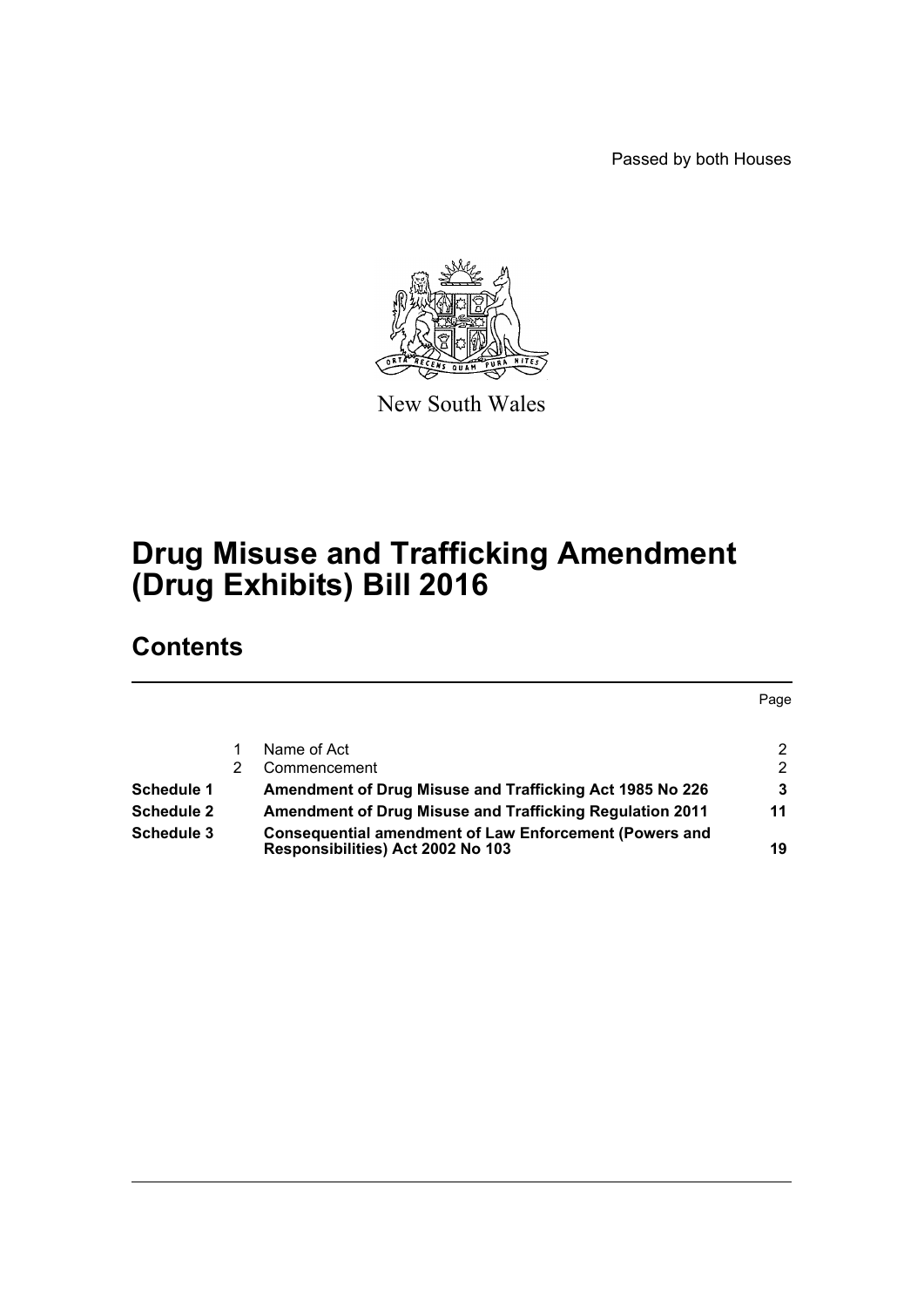*I certify that this public bill, which originated in the Legislative Assembly, has finally passed the Legislative Council and the Legislative Assembly of New South Wales.*

> *Clerk of the Legislative Assembly. Legislative Assembly, Sydney,* , 2016



New South Wales

# **Drug Misuse and Trafficking Amendment (Drug Exhibits) Bill 2016**

Act No , 2016

An Act to amend the *Drug Misuse and Trafficking Act 1985* and the *Drug Misuse and Trafficking Regulation 2011* with respect to dealing with prohibited plants, prohibited drugs and other substances in police custody; and for other purposes.

*I have examined this bill and find it to correspond in all respects with the bill as finally passed by both Houses.*

*Assistant Speaker of the Legislative Assembly.*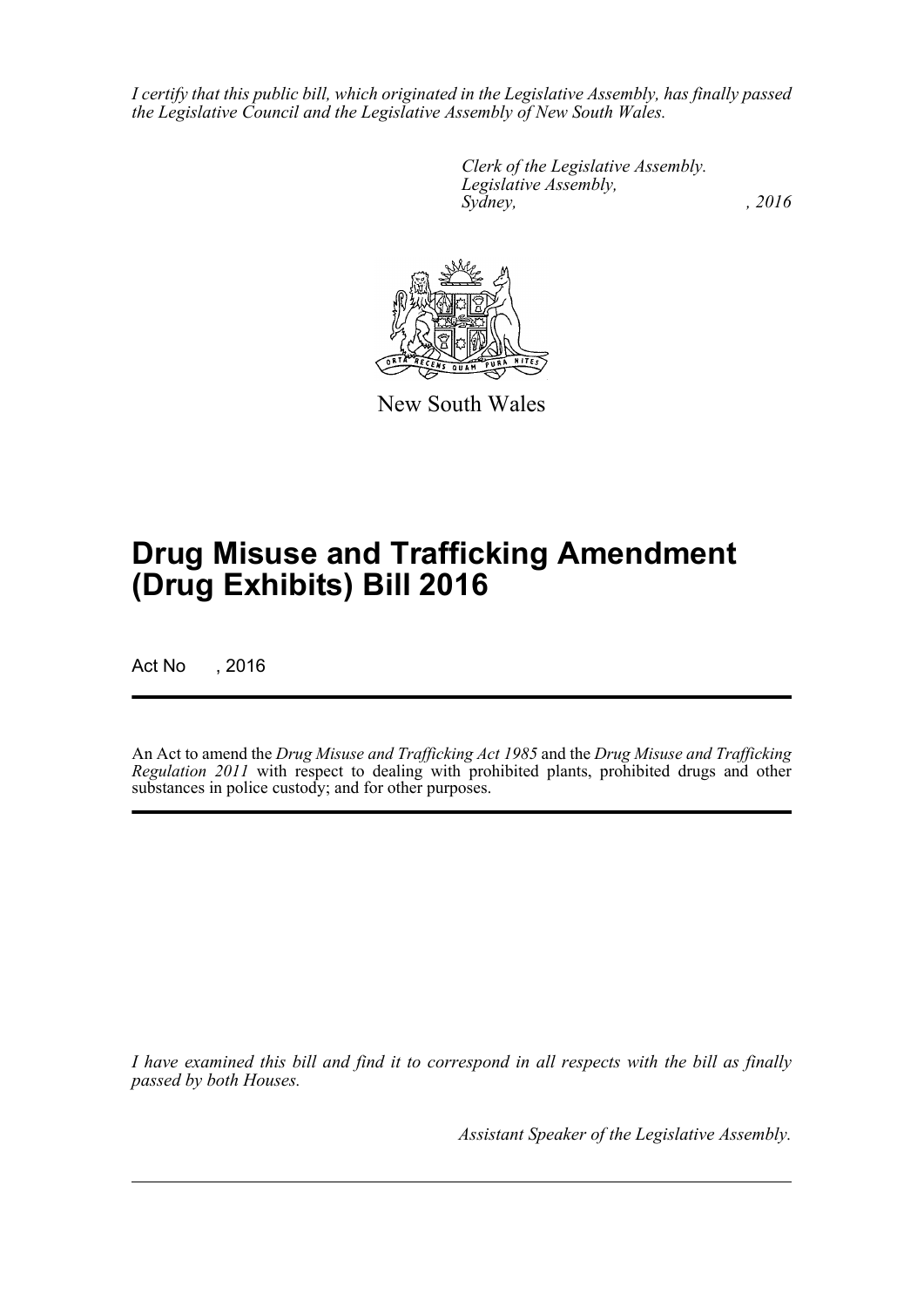# <span id="page-2-0"></span>**The Legislature of New South Wales enacts:**

## **1 Name of Act**

This Act is the *Drug Misuse and Trafficking Amendment (Drug Exhibits) Act 2016*.

## <span id="page-2-1"></span>**2 Commencement**

This Act commences on a day or days to be appointed by proclamation.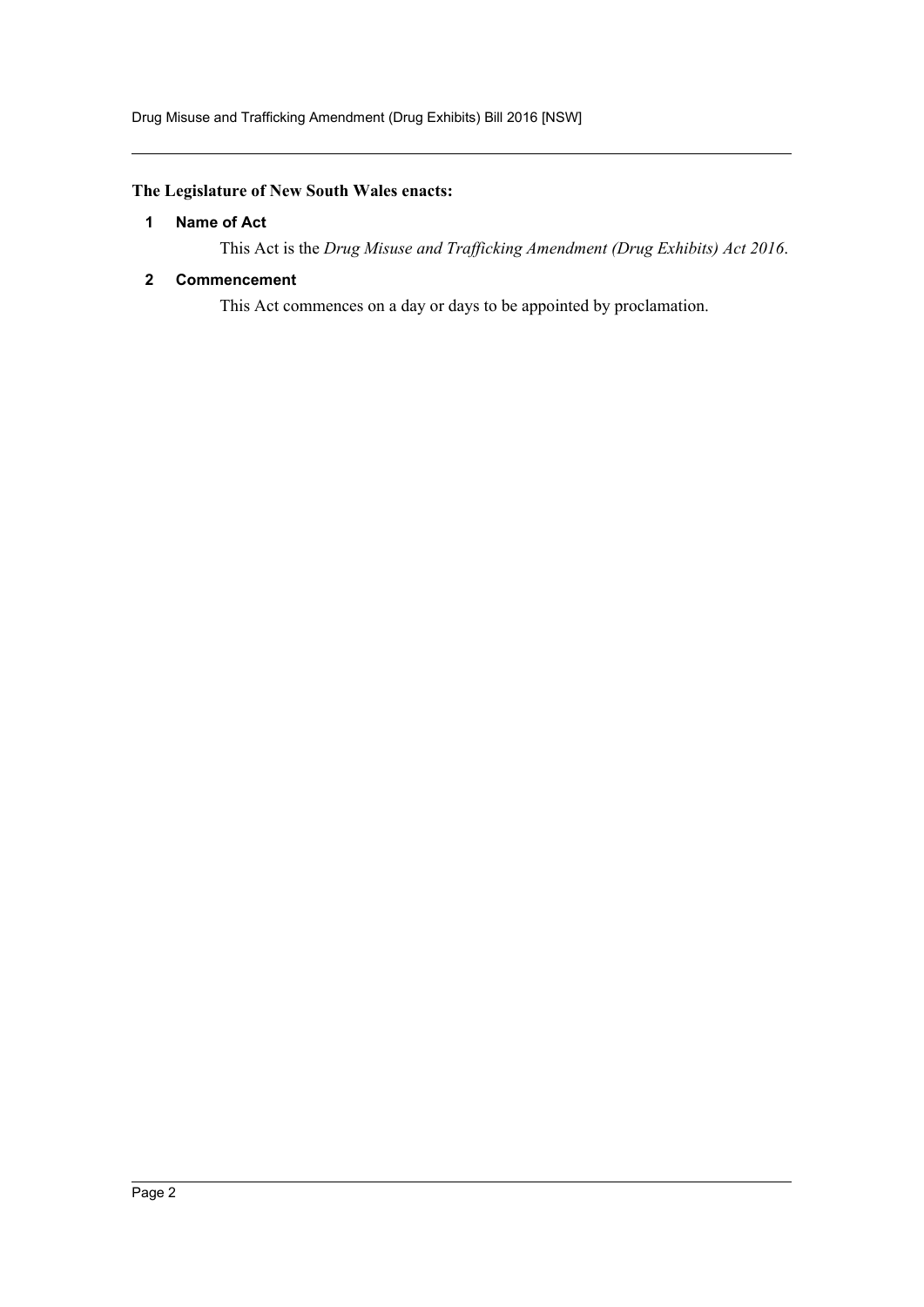# <span id="page-3-0"></span>**Schedule 1 Amendment of Drug Misuse and Trafficking Act 1985 No 226**

# **[1] Section 3 Definitions**

Insert in alphabetical order in section 3 (1):

*analyst* means any of the following:

- (a) a person employed by the Government of New South Wales as an analyst for the purposes of this Act (including a person employed as an analyst in the NSW Health Service),
- (b) a person who is an analyst within the meaning of the *Poisons and Therapeutic Goods Act 1966*,
- (c) a person who is, or belongs to a class, prescribed by the regulations for the purposes of this definition.

# **[2] Sections 10 (2) (b1), 23 (4) (c) and 25 (4) (c)**

Omit "section 39RA" wherever occurring. Insert instead "section 39G".

# **[3] Part 3A**

Omit the Part. Insert instead:

# **Part 3A Exhibits and testing procedures**

# **Division 1 Preliminary**

# **39A Application of Part**

- (1) This Part applies to a substance that a member of the NSW Police Force knows or suspects to be any of the following and that is in the custody of a member of the NSW Police Force (whether because it has been seized or for any other reason):
	- (a) a prohibited plant,
	- (b) a prohibited drug,
	- (c) a Schedule 9 substance,
	- (d) a psychoactive substance.
- (2) For the purposes of this section, a substance is taken to be in the custody of a member of the NSW Police Force if it is in the custody of an analyst for the purposes of this Part or is being transported for any such purpose.

# **39B Interpretation**

(1) In this Part:

*destroy* means destroy or otherwise dispose of.

*qualified police officer* means a police officer of or above the rank of superintendent.

(2) In this Part, a reference to the quantity of a drug is a reference to the quantity of the drug originally in the custody of a member of the NSW Police Force.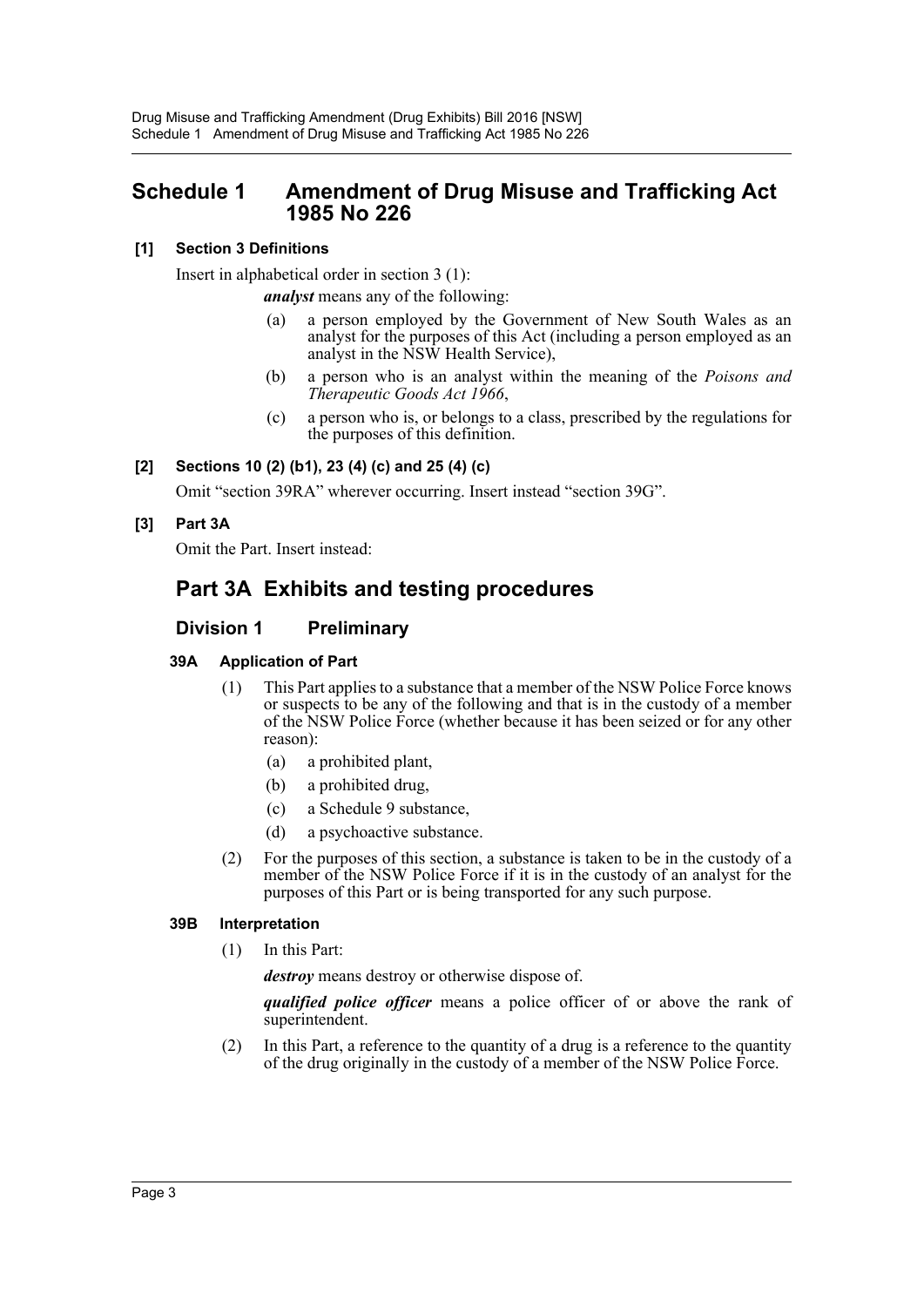# **Division 2 Retention and testing of substances**

#### **39C Retention of substances**

A member of the NSW Police Force or other person is entitled to retain a substance to which this Part applies for the purpose of dealing with the substance in accordance with this Part and the regulations.

### **39D Regulations relating to testing and other matters**

The regulations may make provision for or with respect to the following matters:

- (a) the retention of all or part of a substance to which this Part applies,
- (b) the weighing, testing and analysis of substances to which this Part applies,
- (c) the recording, handling, storage, transport and destruction of substances to which this Part applies,
- (d) the return of substances to which this Part applies to persons lawfully entitled to them,
- (e) evidentiary certificates, and prima facie evidence, relating to the identity, quantity, mass, testing, analysis, retention, handling, storage and transport of substances for the purposes of this Part.

# **Division 3 Destruction of substances**

#### **39E Forfeiture of substances for purposes of destruction**

A substance to which this Part applies is forfeited to the Crown, if it is not otherwise forfeited, if an order is made under this Part or the regulations that the substance is to be destroyed.

## **39F Power to destroy substances**

- (1) A substance to which this Part applies may, subject to any requirements of this Part or the regulations, be destroyed in accordance with an order made under this Part or the regulations.
- (2) An order must not authorise the destruction of so much of an amount of a substance to which this Part applies that is required by the regulations to be retained.

#### **39G Destruction of substance where no likelihood of prosecution**

- (1) A qualified police officer may order in writing that a substance to which this Part applies is to be destroyed if the police officer is satisfied that no person has been charged with an offence with respect to the substance and no person is likely to be charged.
- (2) The substance (other than a prohibited plant) must not be destroyed earlier than 21 days after the day on which the substance first came into the custody of any member of the NSW Police Force.
- (3) Before the substance is destroyed, evidence of the substance is to be recorded by photographing or other means and the particulars (if any) prescribed by the regulations are to be recorded.
- (4) Subsection (3) does not apply to a prohibited drug, or suspected prohibited drug, if the quantity of the drug is less than the traffickable quantity in relation to the drug.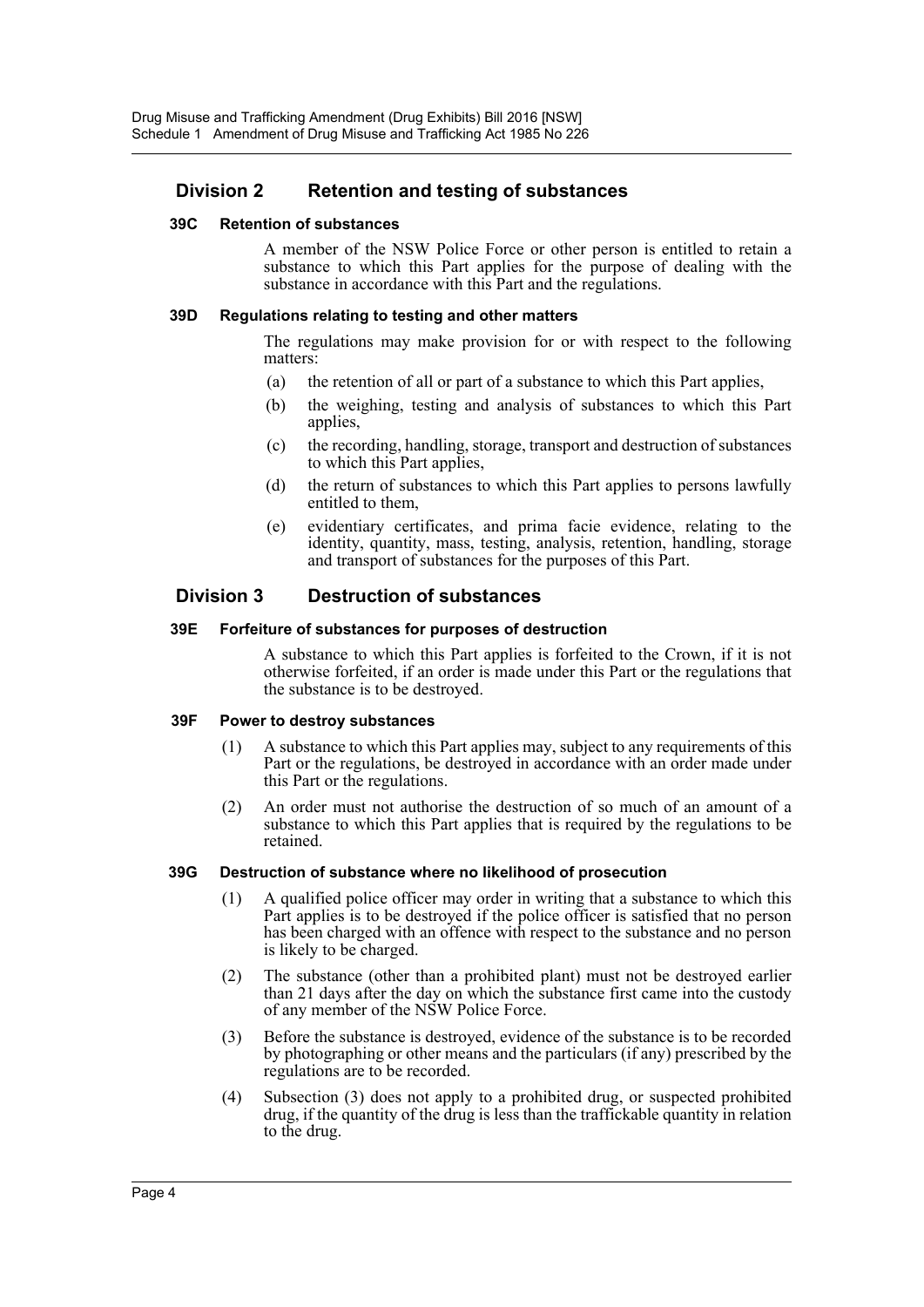### **39H Destruction of prohibited plants after identification**

A qualified police officer may order in writing that any prohibited plants to which this Part applies are to be destroyed if the police officer is satisfied that:

- (a) a person of a class prescribed by the regulations for the purposes of this section has issued a certificate identifying the plants as specified prohibited plants, and
- (b) evidence of the plants has been recorded by photographing or other means and the particulars (if any) prescribed by the regulations have been recorded.

## **39I Destruction of substances where analysis takes place**

- (1) A qualified police officer may order in writing that a substance (other than a prohibited plant) to which this Part applies is to be destroyed if the police officer is satisfied that:
	- (a) any samples of the substance that are required by the regulations to be taken and retained have been taken and retained, and
	- (b) a certificate of analysis of one of the samples has been given to the defendant or accused person in any proceedings relating to the substance.
- (2) The substance must not be destroyed earlier than 28 days after the day on which written notice by a qualified police officer of the proposed destruction is served on the defendant or accused person in any proceedings for an offence relating to the substance.
- (3) Before the substance is destroyed, evidence of the substance is to be recorded by photographing or other means and the particulars (if any) prescribed by the regulations are to be recorded.
- (4) The Local Court may, on application by a member of the NSW Police Force, make an order authorising the destruction of a substance under this section if the Court is satisfied that:
	- (a) written notice of the proposed destruction cannot practicably be served on the defendant or accused person, and
	- (b) an order that the substance be destroyed has been made in accordance with this section.

**Note.** A substance cannot be destroyed under this section while a quantity review application is being determined or before any consequent determination of the mass of the substance has been completed (see section 39M).

(5) This section does not apply to a prohibited drug, or suspected prohibited drug, if the quantity of the drug is less than the traffickable quantity in relation to the drug.

#### **39J Destruction of drug where less than traffickable quantity**

- (1) A qualified police officer may order in writing that a prohibited drug, or suspected prohibited drug, is to be destroyed if the amount of the drug is less than the traffickable quantity in relation to the drug.
- (2) The substance must not be destroyed earlier than 28 days after the end of any proceedings for an offence relating to the substance (including the end of any appeal proceedings or, if no appeal is made, the end of the period within which an appeal may be made).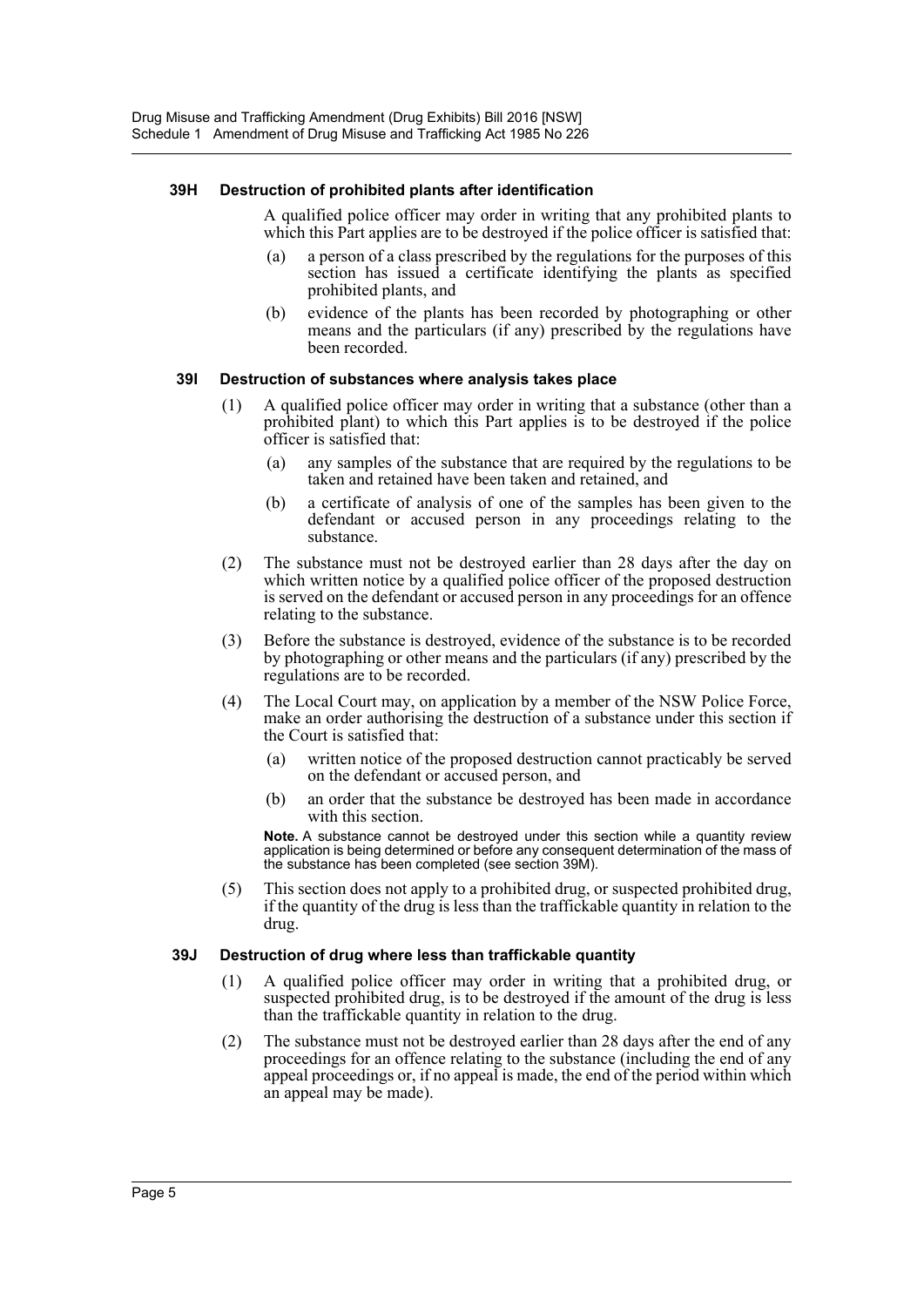#### **39K Destruction of dangerous substances or articles**

- (1) A qualified police officer may order in writing that a substance or article (whether or not it consists of or includes a substance to which this Part applies) is to be destroyed if the police officer is satisfied that:
	- (a) the substance or article has been seized and is being retained for the purpose of proceedings for an offence under this Act, and
	- (b) an analyst has certified in writing that, in the interests of health or safety, the substance or article is required to be destroyed, and
	- (c) evidence of the substance or article has been recorded by photographing or other means and, if practicable, the particulars (if any) prescribed by the regulations have been recorded, and
	- (d) if practicable, any samples of any substance that are required by the regulations to be taken and retained have been taken and retained.
- (2) The substance or article must not be destroyed earlier than 28 days after the day on which written notice by a qualified police officer of the proposed destruction is served on the defendant or accused person in any proceedings for an offence relating to the substance or article.
- (3) Despite subsection (2), a substance or article may be destroyed at any time if an analyst certifies in writing that, in the interests of health or safety, the substance or article is required to be destroyed before the expiry of the period specified by that subsection.
- (4) The Local Court may, on application by a member of the NSW Police Force, make an order authorising the destruction of a substance or article under this section if the Court is satisfied that:
	- (a) written notice of the proposed destruction cannot practicably be served on the defendant or accused person, and
	- (b) an order that the substance or article be destroyed has been made in accordance with this section.

**Note.** A substance cannot be destroyed under this section while a quantity review application is being determined or before any consequent determination of the mass of the substance has been completed (see section 39M).

#### **39L Immediate destruction where security or other issues**

A qualified police officer may make an order to destroy a substance in accordance with a provision of this Division at any time if the officer is of the opinion that, because of the amount of the substance or for any other reason, the substance could not reasonably be securely retained for the period of notice that would otherwise be required under that provision.

#### **39M Mass review applications**

- (1) This section applies if a certificate as to the initial mass of a substance to which this Part applies is given under the regulations by a member of the NSW Police Force or an analyst.
- (2) The Local Court may, on the application of a defendant or accused person in any proceedings for an offence relating to the substance, make a quantity review order for a substance.
- (3) The application must be made not later than 60 days after the certificate is served on the defendant or accused person.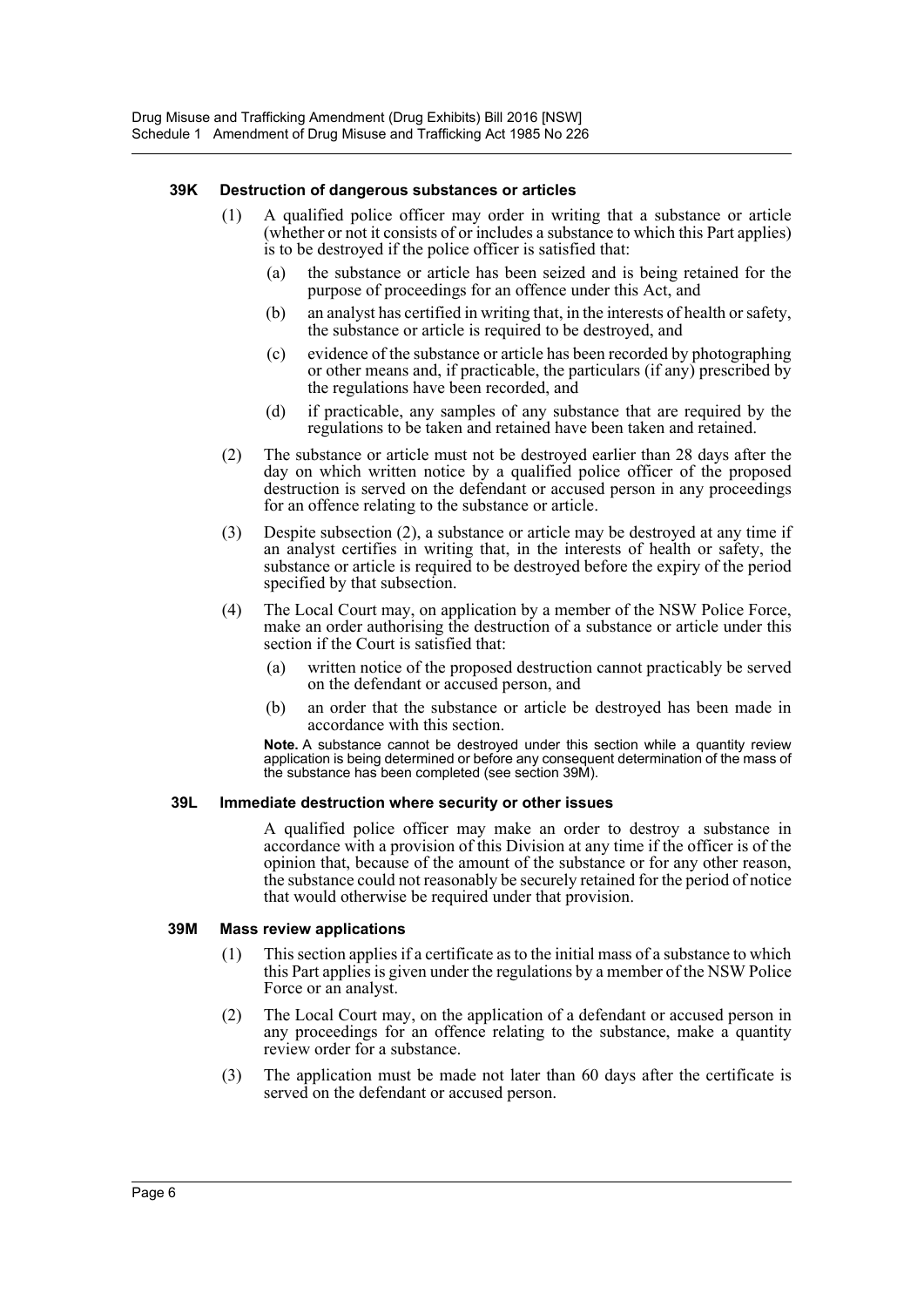- (4) The Local Court may make a quantity review order only if it is satisfied that:
	- (a) there has been a substantial failure to comply with this Act or the regulations in respect of the substance, or
	- (b) there is a real doubt as to the accuracy of the certificate issued by the member of the NSW Police Force or analyst in respect of the substance.
- (5) A quantity review order made by the Local Court may require:
	- (a) that a member of the NSW Police Force make all of the substance in the custody of the NSW Police Force available to an employee of the Ministry of Health for determination of the mass of the substance, and
	- (b) that the person to whom the substance is made available determine, or arrange the determination of, the mass of the substance, and
	- (c) that a further certificate under the regulations specifying the mass of the substance so determined be provided to the applicant.
- (6) If an application is made for a quantity review order for a substance in accordance with this section, the substance, including any sample previously provided for analysis, may be destroyed under another provision of this Part or the regulations only if:
	- (a) the application is withdrawn or refused, or
	- (b) the application is granted and a certificate has been provided to the applicant in accordance with the quantity review order.
- (7) Subsection (6) does not prevent the destruction of a substance in accordance with this Part if destruction is necessary before that subsection is complied with in the interests of health or safety or because the substance cannot reasonably be securely retained.

# **Division 4 General**

#### **39N Presumption on appeal**

- If:
- (a) a person who was legally represented before the Local Court on the trial of an offence with respect to a substance to which this Part applies pleaded guilty to the offence, and
- (b) an appeal is made against any determination of the Local Court with respect to the offence, and
- (c) before the appeal is heard, the substance is destroyed after an order for its destruction is made under this Part or the regulations,

any particular in the court attendance notice as to the nature, quantity or mass of the substance is, for the purposes of the appeal, presumed to be true.

#### **39O Return of substance to lawful owner**

- (1) A court may, on the application of a person who is lawfully entitled to a substance to which this Part applies or on its own motion, make an order that the substance be returned to the person if the substance has not been destroyed under this Part or the regulations.
- (2) This Part does not prevent an order being made under section 43 of the *Criminal Procedure Act 1986* in relation to a substance to which this Part applies.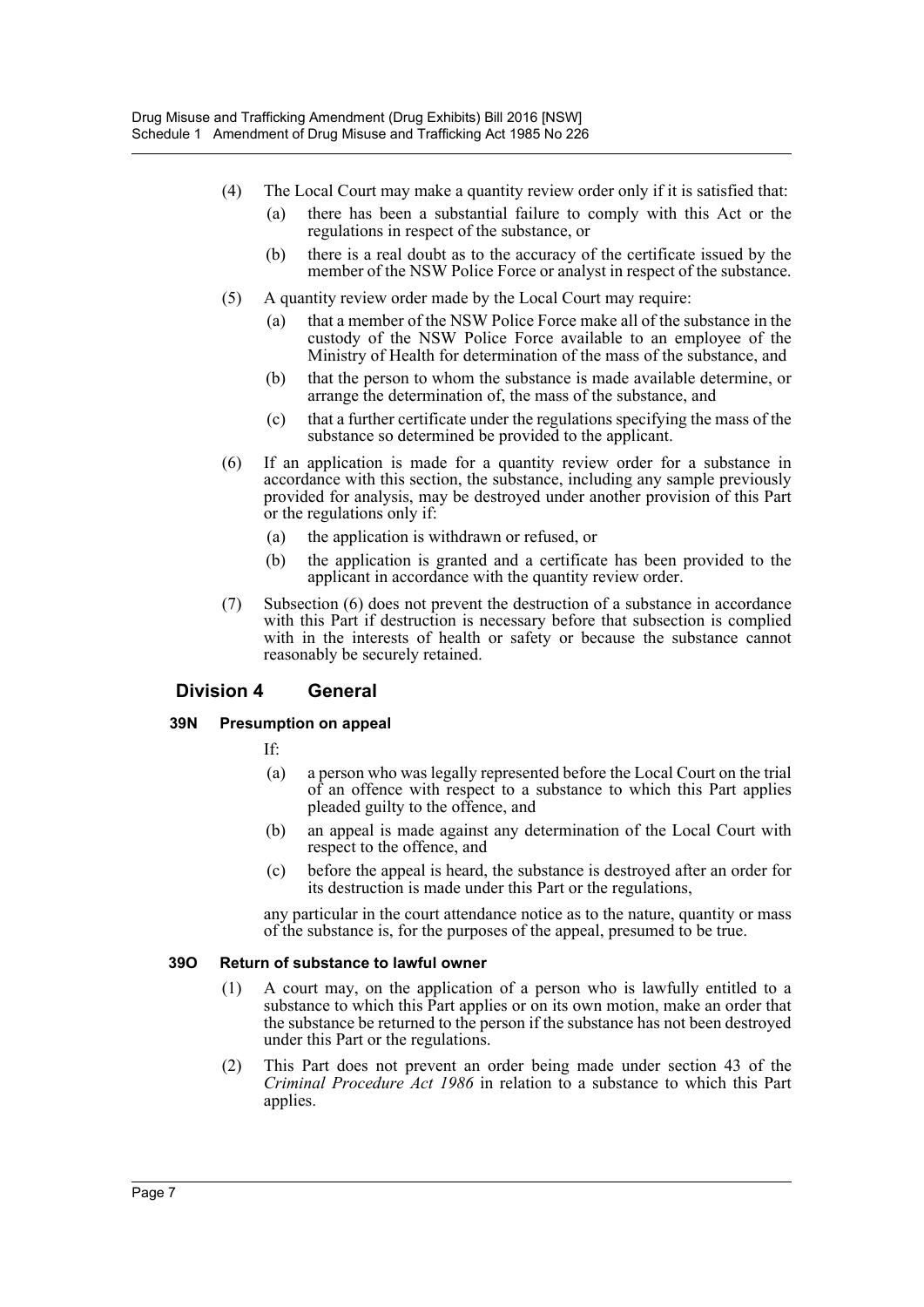- (3) An application for an order under this section, and an order under this section, may be made despite sections 39C and 39E.
- (4) An application for an order under this section may be made to:
	- (a) a court in which proceedings for an offence relating to the substance have been commenced, or
	- (b) if proceedings have not commenced, or any such proceedings have been completed, the Local Court.
- (5) This section is subject to section 39.

#### **39P Return of substances**

- (1) A member of the NSW Police Force who seizes a substance to which this Part applies or has custody of a substance to which this Part applies must return the substance to the owner or person who had lawful possession of the thing before it was seized or came into custody if the member of the NSW Police Force is satisfied that:
	- (a) its retention as evidence is not required, and
	- (b) it is lawful for the person to have possession of the substance.
- (2) This section is subject to any order made for the destruction of the substance under this Part or any other provision of this Act and to any order made under section 39O.
- (3) This section is subject to section 39.

#### **39Q Use of substances in controlled operations and integrity testing programs**

- (1) The Commissioner of Police may, by order in writing, direct that any substance to which this Part applies that has been seized by a police officer be retained by a police officer specified in the direction for the purpose of its being used in connection with:
	- (a) a controlled operation under the *Law Enforcement (Controlled Operations) Act 1997*, or
	- (b) an integrity testing program under Part 10A of the *Police Act 1990*.
- (2) A direction under this section may be given in relation to a substance:
	- (a) whether it is intended for immediate use or for use at some later time, and
	- (b) whether it is intended for use by the police officer specified in the direction or for use by some other person.
- (3) A direction under this section is subject to the following conditions:
	- (a) that the substance to which the direction relates is to be kept securely until it is used in connection with a controlled operation or integrity testing program,
	- (b) any other condition that the Commissioner of Police considers appropriate.
- (4) A direction under this section need not identify a particular controlled operation or integrity testing program and a particular controlled operation or integrity testing program need not be in contemplation before a direction under this section may be made.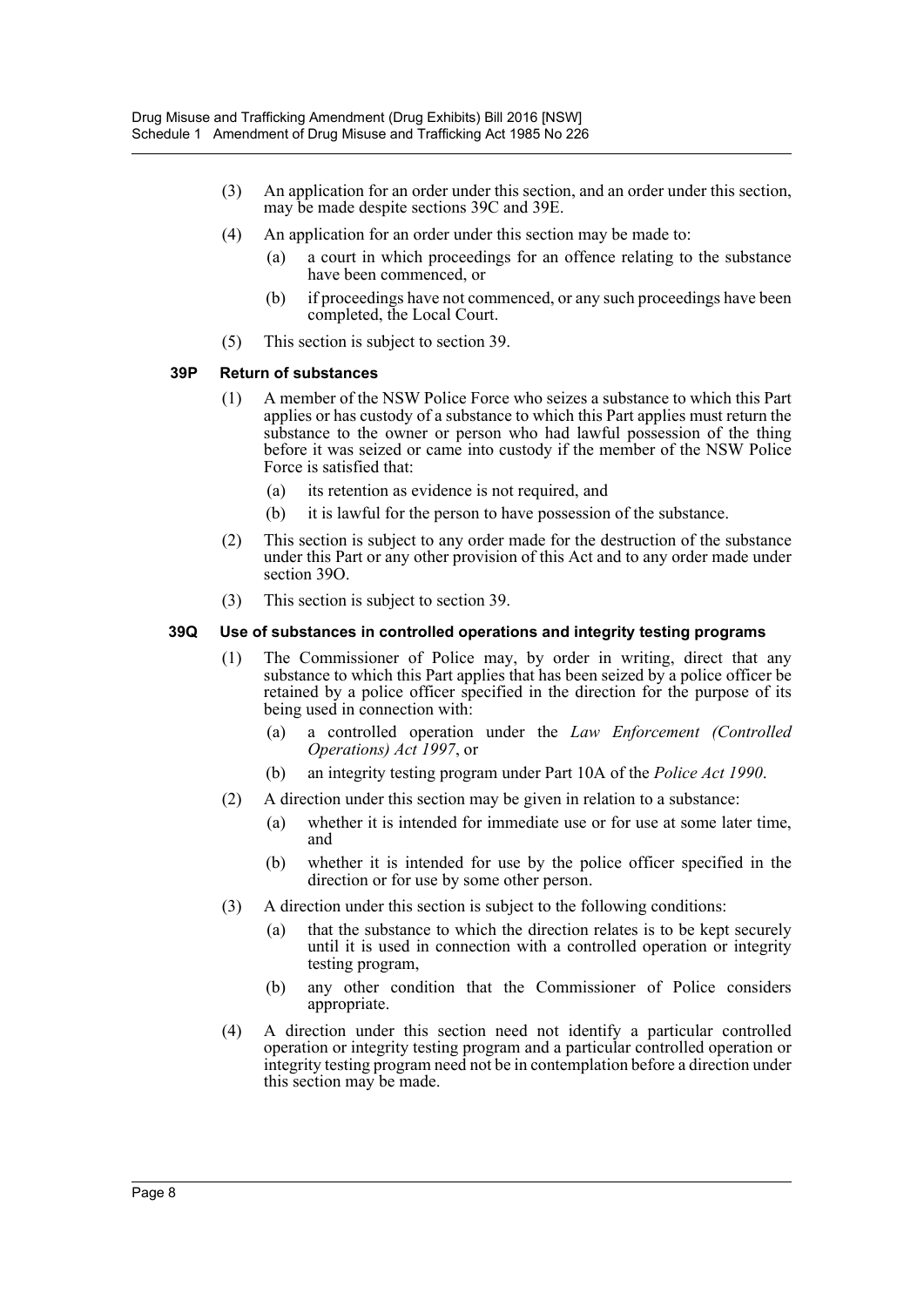- (5) Despite any other Act or law to the contrary, the functions of the Commissioner of Police under this section may not be delegated except to:
	- (a) a Deputy Commissioner of Police, or
	- (b) a person who is appointed to a NSW Police Force Senior Executive Service position and to whom the function under section  $6(1)$  of the *Law Enforcement (Controlled Operations) Act 1997* of authorising the conduct of a controlled operation has been delegated in accordance with that Act.

# **[4] Section 41 Authorisation of Secretary of Ministry of Health**

Omit "Department of Health". Insert instead "Ministry of Health".

- **[5] Section 41A Authorities for low-THC hemp not to be granted** Omit "Director-General of the Department of Health". Insert instead "Secretary of the Ministry of Health".
- **[6] Section 42 Certificate of Secretary of Ministry of Health prima facie evidence** Omit "Department of Health or by an officer of the Department of Health". Insert instead "Ministry of Health or by a person employed in the Ministry of Health".

# **[7] Section 43 Certificate evidence**

Omit "Director-General of the Department of Industry and Investment" from section 43 (5). Insert instead "Secretary of the Ministry of Health".

**[8] Section 43 (5)**

Omit "Director-General" where secondly occurring. Insert instead "Secretary".

**[9] Section 43 (6)**

Omit the definition of *analyst*.

**[10] Schedule 3**

Insert after Schedule 2:

# **Schedule 3 Savings and transitional provisions**

# **1 Regulations**

- (1) The regulations may contain provisions of a savings or transitional nature consequent on the enactment of this Act or any Act that amends this Act.
- (2) Any such provision may, if the regulations so provide, take effect from the date of assent to the Act concerned or a later date.
- (3) To the extent to which any such provision takes effect from a date that is earlier than the date of its publication on the NSW legislation website, the provision does not operate so as:
	- (a) to affect, in a manner prejudicial to any person (other than the State or an authority of the State), the rights of that person existing before the date of its publication, or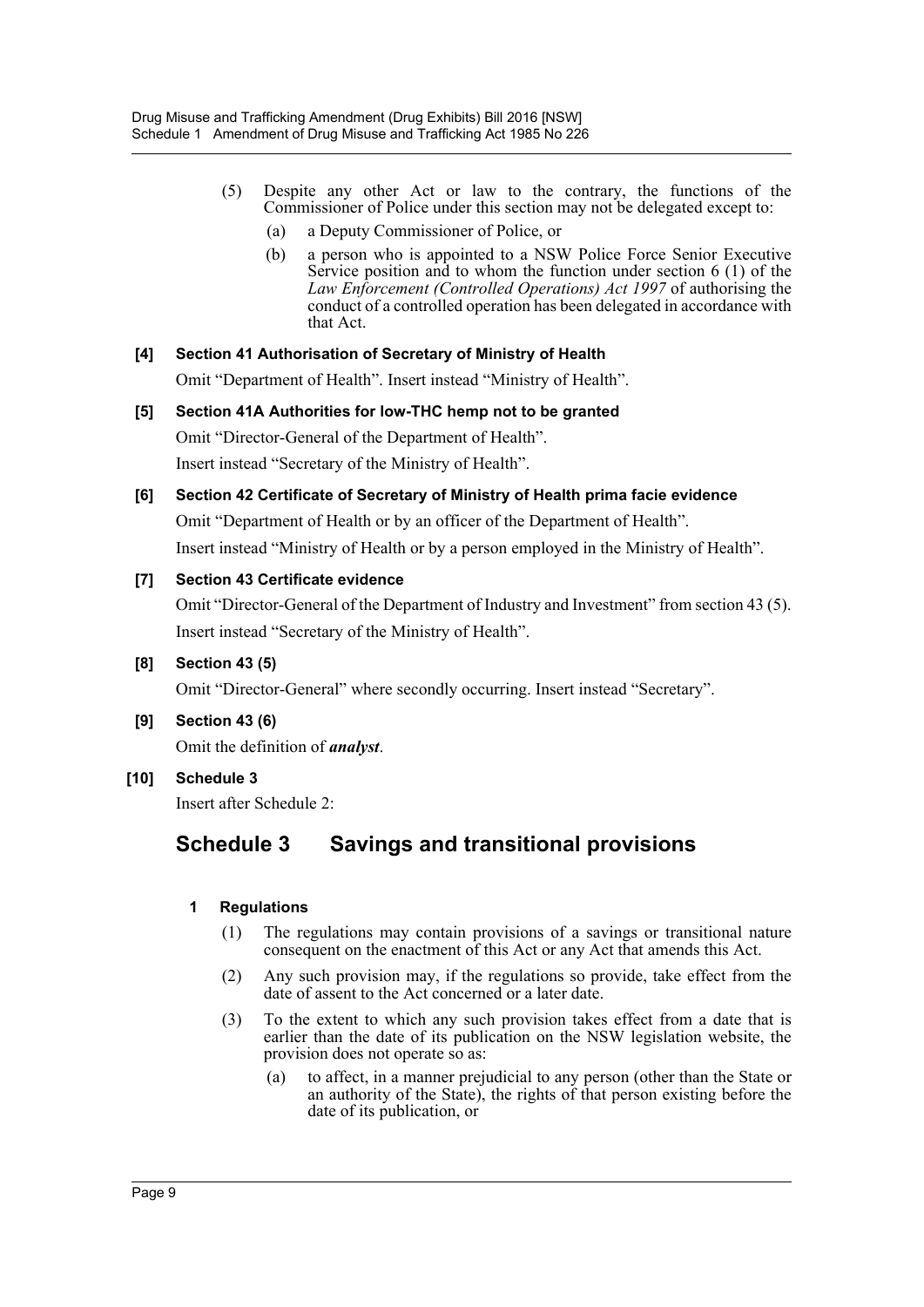(b) to impose liabilities on any person (other than the State or an authority of the State) in respect of anything done or omitted to be done before the date of its publication.

# **2 Drug Misuse and Trafficking Amendment (Drug Exhibits) Act 2016**

- (1) Part 3A of this Act, as substituted by the *Drug Misuse and Trafficking Amendment (Drug Exhibits) Act 2016*, applies, with any necessary modifications, to a substance referred to in that Part that was in the custody of a member of the NSW Police Force on the commencement of that Part.
- (2) A direction made under section 39RA of this Act, before its repeal by the *Drug Misuse and Trafficking Amendment (Drug Exhibits) Act 2016*, in relation to a prohibited plant or prohibited drug that was not used in connection with a controlled operation or integrity testing program before that repeal is taken to have been given under section 39Q of this Act as inserted by that Act.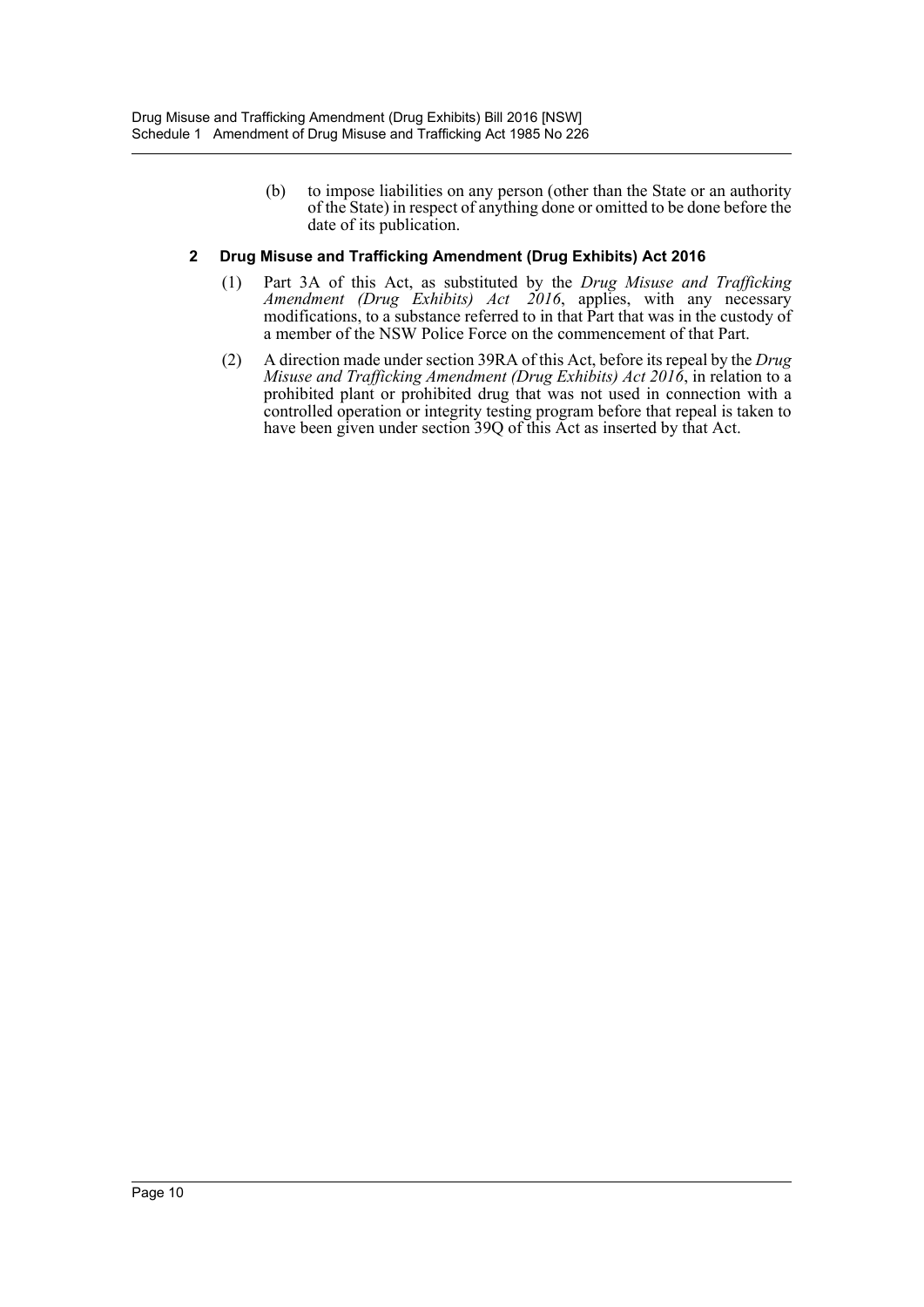# <span id="page-11-0"></span>**Schedule 2 Amendment of Drug Misuse and Trafficking Regulation 2011**

# **Part 3**

Omit the Part. Insert instead:

# **Part 3 Dealings with and analysis of drug exhibits**

# **Division 1 Preliminary**

# **8 Interpretation**

(1) In this Part:

*A sample*—see clause 14 (2).

*approved* means approved by the Commissioner of Police for the purposes of this Part.

*B sample*—see clause 16 (2).

*drug exhibit bag* means a bag or other container that is an approved tamper evident bag.

*qualified plant identifier* means a person referred to in clause 12 (2) (b).

- (2) A reference in this Part to anything done by an analyst includes a reference to anything done by a person under the supervision of an analyst.
- (3) Words and expressions in this Part have the same meaning as they have in Part 3A of the Act.

# **9 Application of Part**

This Part applies to a substance to which Part 3A of the Act applies.

# **10 Analysts**

For the purposes of the definition of *analyst* in section 3 (1) of the Act, a person who is an analyst (however described) under a law of another State or Territory that corresponds to the Act is an analyst.

# **Division 2 Samples and analysis**

#### **11 Initial quantity or mass of substances to be recorded and certificate provided**

- (1) As soon as practicable after a substance to which this Part applies first comes into the custody of any member of the NSW Police Force, and before any samples are taken for analysis, an approved member of the NSW Police Force must record the quantity or mass of the substance (the *initial quantity or mass*) or provide the substance to an analyst for that purpose.
- (2) The member of the NSW Police Force or analyst must give a certificate as to the initial quantity or mass of a substance and must cause a copy of the certificate to be served on the defendant or accused person in any proceedings under the Act relating to the substance.
- (3) In any legal proceedings under the Act, the production of a certificate, purporting to be signed by an approved member of the NSW Police Force or analyst, is prima facie evidence of the quantity or mass of the substance and the matters stated in it.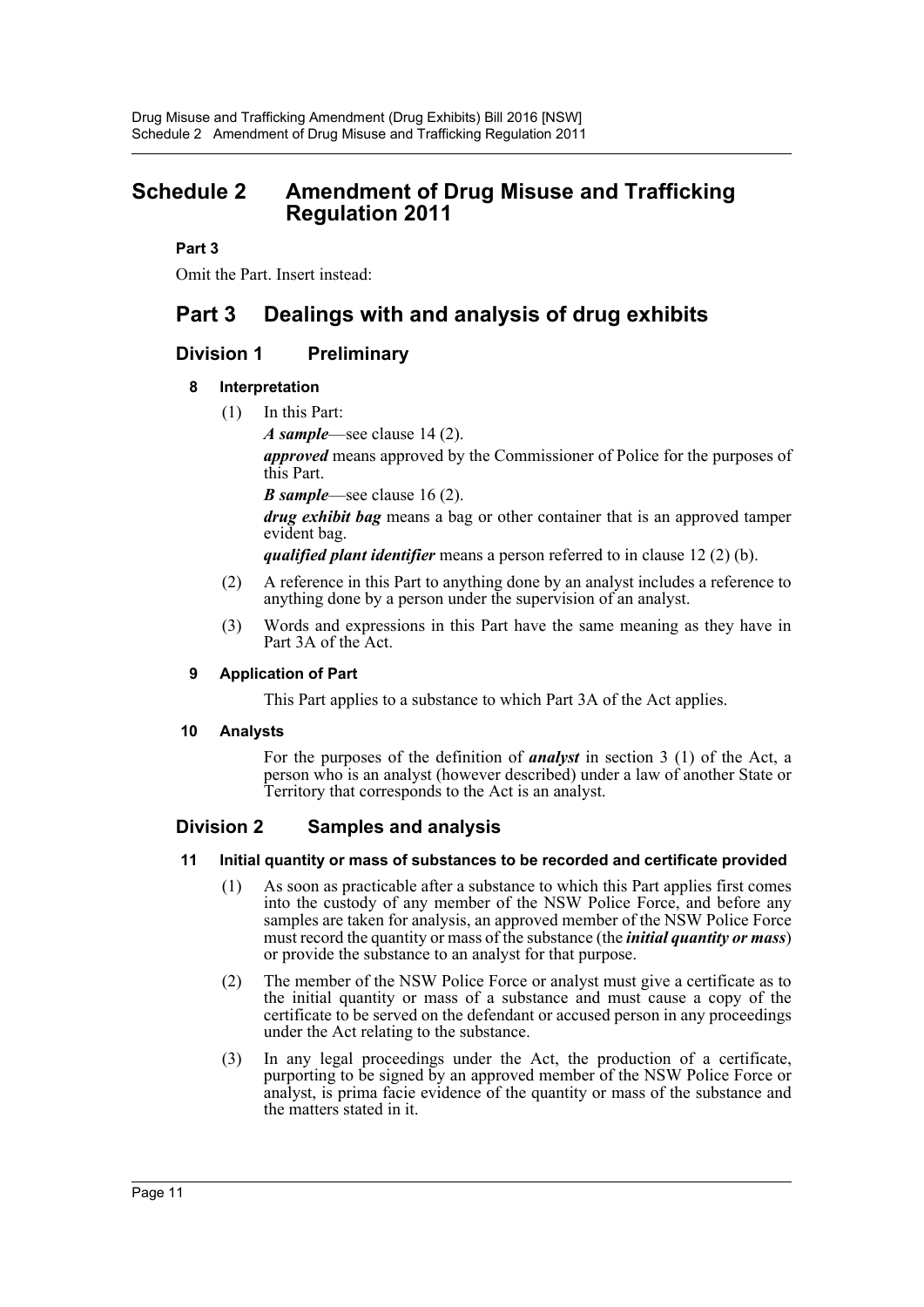- (4) Subclause (3) does not apply if an order for the determination of the mass of the substance is made under section 39M of the Act.
- (5) In any legal proceedings under the Act, the production of a certificate, purporting to be signed by a person who determined the mass of a substance in accordance with a quantity review order under section 39M of the Act, is prima facie evidence of the mass of the substance and the matters stated in it.

### **12 Prohibited plants**

- (1) As soon as practicable after plants to which this Part applies first come into the custody of any member of the NSW Police Force, a qualified plant identifier or an analyst must be given access to or provided with an amount of the plants that is sufficient to allow their identification.
- (2) The following persons are prescribed for the purposes of section 39H of the Act:
	- (a) a person who is an analyst,
	- (b) a person approved by the Secretary of the Department of Industry, Skills and Regional Development for the purposes of identifying whether or not plants are prohibited plants.

**Note.** Prohibited plants may be destroyed once identification has been obtained and other identification procedures carried out, see section 39H of the Act.

## **13 Taking and retention of amounts for samples of substances (other than plants)**

- (1) An amount of a substance to which this Part applies (other than a plant) that is sufficient to allow for 3 times the amount required for 2 samples for analysis must, if practicable, be retained by:
	- (a) a member of the NSW Police Force, or
	- (b) an analyst (if the bulk of the substance is provided to the analyst).
- (2) An amount of a substance that is required to be provided to an analyst under this Part is to be provided by an approved member of the NSW Police Force. **Note.** Clause 16D provides for the transport of substances by approved couriers.

# **14 Drugs of more than traffickable quantity and other substances**

- (1) This clause applies to the following substances:
	- (a) a Schedule 9 substance,
	- (b) a psychoactive substance,
	- (c) a prohibited drug, or suspected prohibited drug, if the quantity of the drug is not less than the traffickable quantity for the drug.
- (2) As soon as reasonably practicable after a substance to which this clause applies first comes into the custody of a member of the NSW Police Force, an amount that is sufficient to allow analysis of the substance must be provided to an analyst for analysis (an *A sample*) from the amount retained under clause 13.
- (3) A sample of a substance is not required to be provided under this clause if the substance is to be destroyed under section 39G or 39L of the Act or if an analyst has already retained an amount of the substance under clause 13.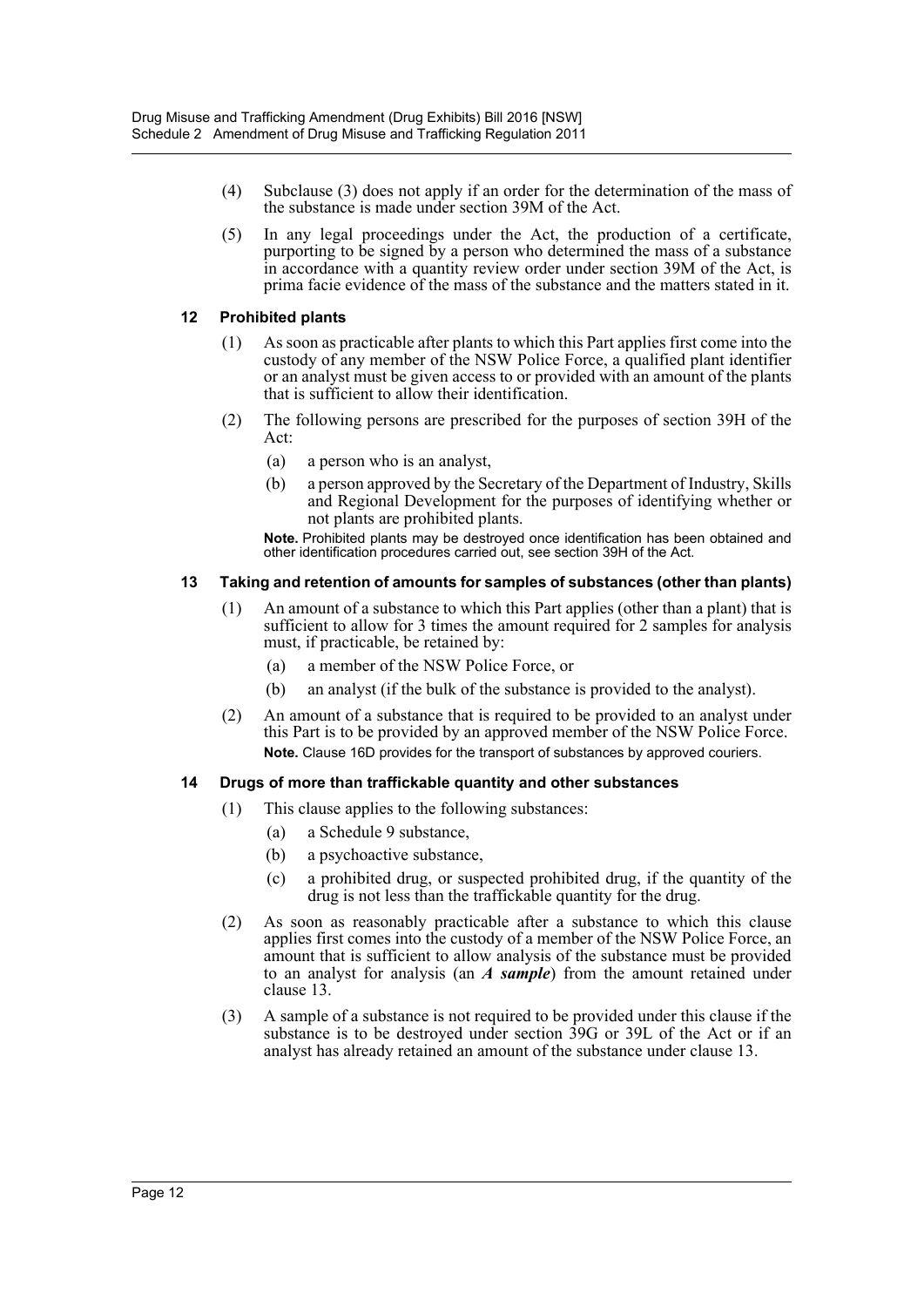## **15 Drugs of less than traffickable quantity**

- (1) This clause applies to a substance that is a prohibited drug, or suspected prohibited drug, if the quantity of the substance is less than the traffickable quantity for the substance.
- (2) As soon as reasonably practicable after it is known that the identity of a substance to which this clause applies is to be in dispute in proceedings for an offence, the substance must be provided to an analyst for analysis.

## **16 Analysis of B sample**

- (1) This clause applies to the following:
	- (a) a substance that is a prohibited drug or suspected prohibited drug, if the quantity of the substance is not less than the traffickable quantity for the substance,
	- (b) a Schedule 9 substance or a psychoactive substance, if a sufficient amount has been retained.
- (2) A defendant or an accused person in proceedings for an offence relating to a substance to which this clause applies may request that an analysis be made of a further sample (a *B sample*) of the substance.
- (3) The request is to be made by notice in writing to a qualified police officer not later than 28 days after a certificate of analysis of the  $\hat{A}$  sample of the substance is served on the defendant or accused person.
- (4) The defendant or accused person may in the notice request:
	- (a) that the analysis of the B sample be witnessed by a nominated person, or
	- (b) that the analysis be carried out by a nominated analyst who is of a class of approved analysts.
- (5) The qualified police officer is to arrange for an amount that is sufficient to allow analysis of the B sample to be provided to an analyst for analysis.
- (6) The analyst is to provide a copy of the results of the analysis to the qualified police officer who arranged for the analysis and to the defendant or accused person who requested it.
- (7) The cost of the analysis is to be borne by the defendant or accused person.

# **16A Carrying out of analysis**

- (1) An analyst to whom a substance is given for analysis under this Part may carry out an analysis of the substance to determine whether it is a prohibited drug, Schedule 9 substance or psychoactive substance and, if it is, to determine:
	- (a) the identity of the substance, and
	- (b) the quantity or mass of the substance, and
	- (c) if the substance is a prohibited drug of or more than the commercial quantity, the purity of the substance, if it is capable of being tested and it is reasonably practicable to do so.
- (2) If the substance is cannabis leaf, the analyst, after identifying the substance, need only determine the mass of the cannabis leaf.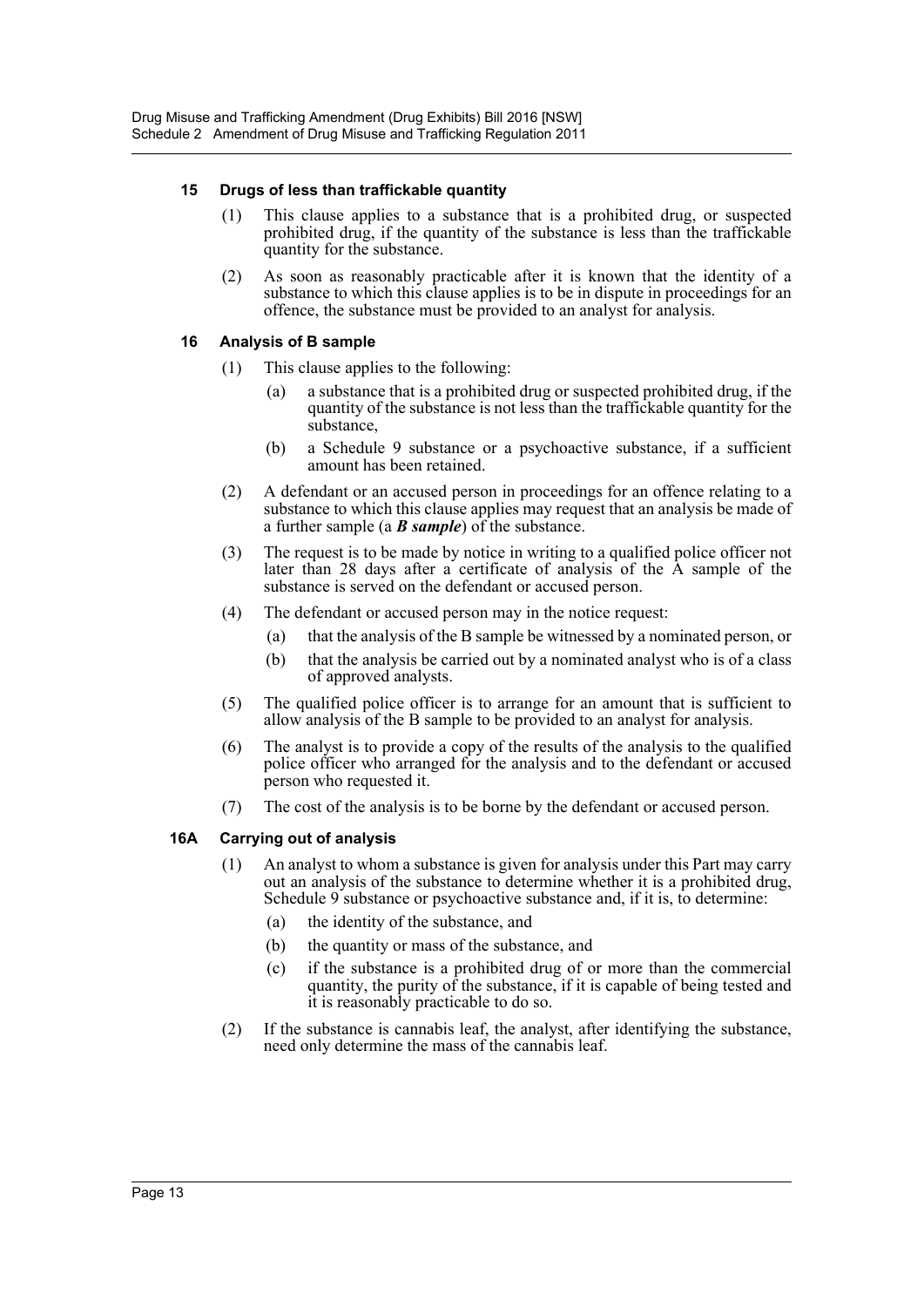#### **16B Analyst's certificate**

An analyst who analyses a substance under this Part may prepare a certificate under section 43 (1) of the Act of the result of the analysis that includes the following:

- (a) the identity of the substance,
- (b) the quantity or mass of the substance,
- (c) if the substance is a prohibited drug of not less than the commercial quantity, the purity of the substance, if it is capable of being tested and it is reasonably practicable to do so.

#### **16C Significant variations**

If a difference occurs between the findings recorded in 2 or more certificates of any analyst concerning the same drug exhibit and the analyst providing the later or latest certificate is of the opinion that the difference is significant, that analyst must immediately forward a copy of all certificates relating to the drug exhibit to the Director of Public Prosecutions.

## **16D Transport of substances for analysis**

- (1) A substance that is being provided to a qualified plant identifier or an analyst for identification or analysis may be transported to the qualified plant identifier or analyst by an approved courier, if the plant or substance is contained in a drug exhibit bag.
- (2) An approved courier who transports or delivers a substance in accordance with the Act or this Part is exempt from the provisions of the Act relating to the possession or supply of the substance to the extent necessary to enable the courier to carry out those functions.

# **Division 3 Records, storage and security**

#### **16E Evidence of substances before destruction**

- (1) For the purposes of sections 39G (3), 39I (3) and 39K (1) (c) of the Act, the following particulars must be recorded in relation to a substance (other than a plant):
	- (a) a photograph of the substance,
	- (b) the mass of the substance.
- (2) For the purposes of sections 39G (3), 39H (b) and 39K (1) (c) of the Act, the following particulars must be recorded in relation to a substance that is a plant:
	- (a) a photograph of the plant,
	- (b) if practicable, the height of the plant,
	- (c) if there is more than one plant, the number of plants.

#### **16F NSW Police Force exhibits management system**

(1) As soon as practicable after the first occasion on which a substance to which this Part applies comes into the custody of any member of the NSW Police Force, the particulars of the substance must be entered into the NSW Police Force exhibits management system in accordance with the requirements of that system.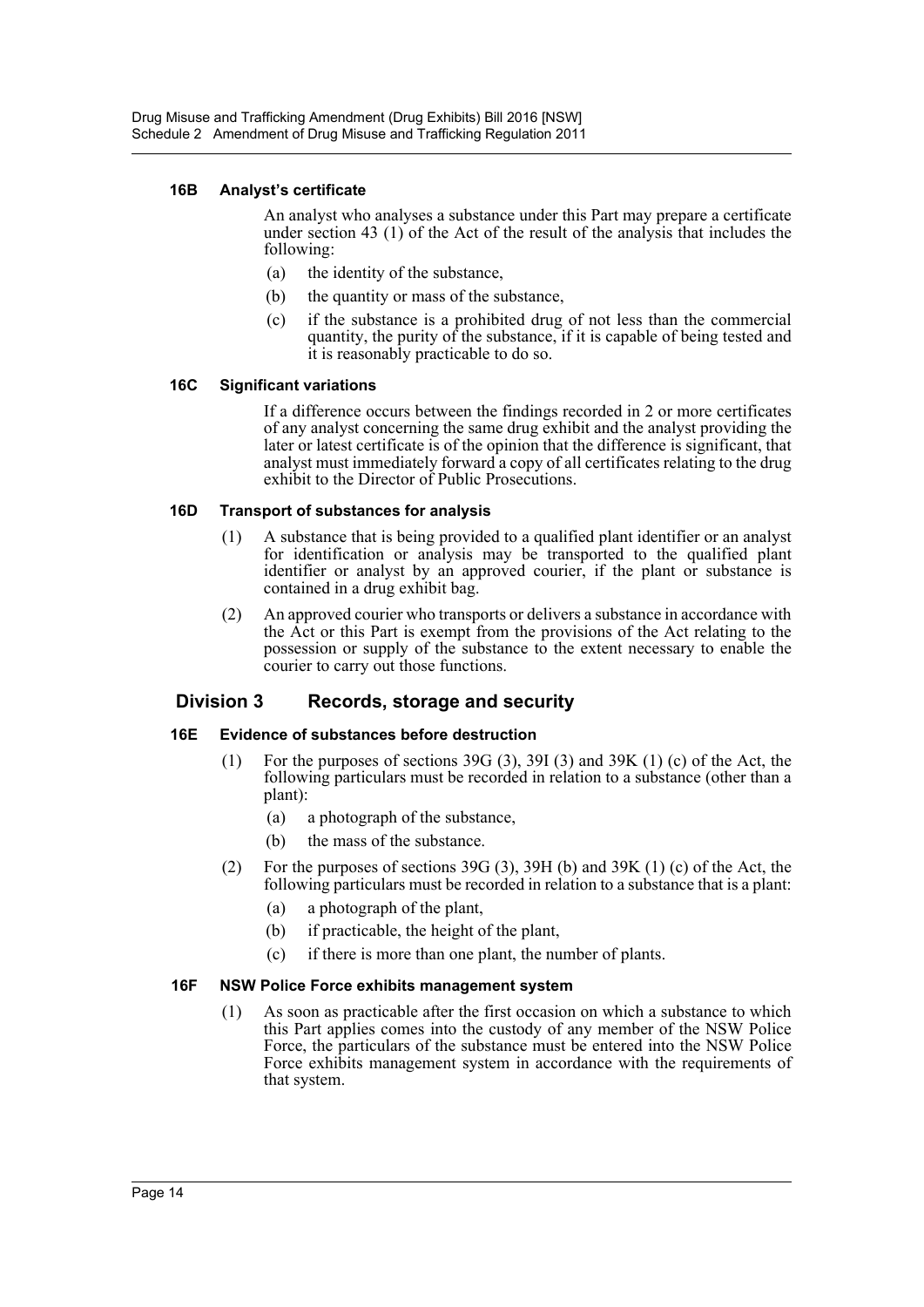- (2) The following must also be entered into the NSW Police Force exhibits management system in accordance with the requirements of that system:
	- (a) particulars of any occasion on which a drug exhibit bag that is in the custody of a member of the NSW Police Force and that contains a substance to which this Part applies is opened after being sealed,
	- (b) particulars of any change in identification details or location of a drug exhibit bag that is in the custody of a member of the NSW Police Force, or is transported to a qualified plant identifier or an analyst for the purposes of this Part, and that contains a substance to which this Part applies (whether transport of the bag is provided by a member of the NSW Police Force or by an approved courier),
	- (c) particulars of the receipt of any such bag.

## **16G Drug exhibit bags**

- (1) A substance to which this Part applies is to be placed in a drug exhibit bag as soon as practicable after the substance first comes into the custody of any member of the NSW Police Force.
- (2) The drug exhibit bag must be sealed and labelled in the approved manner.
- (3) The label must:
	- (a) contain the name of the member of the NSW Police Force in charge of the investigation to which the exhibit relates and the name of the person who sealed the bag, and
	- (b) contain the date, time, offender's name (if known) and the registered number of the exhibit, and
	- (c) be signed by the person who sealed the bag.
- (4) Particulars of the issue of each drug exhibit bag, and of drug exhibit bags containing a substance to which this Part applies, are to be recorded in approved registers.
- (5) A sealed drug exhibit bag may be opened before analysis only if:
	- (a) a qualified police officer (or a delegate of a qualified police officer) who is of the opinion that exceptional circumstances warrant the action being taken approves the action in writing, or
	- (b) access is required by a member of the NSW Police Force for weighing, presumptive testing or taking a sample.
- (6) A sealed drug exhibit bag that is opened before analysis must be opened in the presence of the person who requires access to the substance, the member of the NSW Police Force in charge of the investigation to which the exhibit relates or the case exhibit officer.

#### **16H Storage of drug exhibit bags**

A drug exhibit bag that is in the custody of a member of the NSW Police Force and that contains a substance to which this Part applies must, unless it is being transported, be kept:

- (a) in a locked vault or cabinet that has a dual locking mechanism that requires at least 2 separate keys to unlock it, or
- (b) in an approved facility.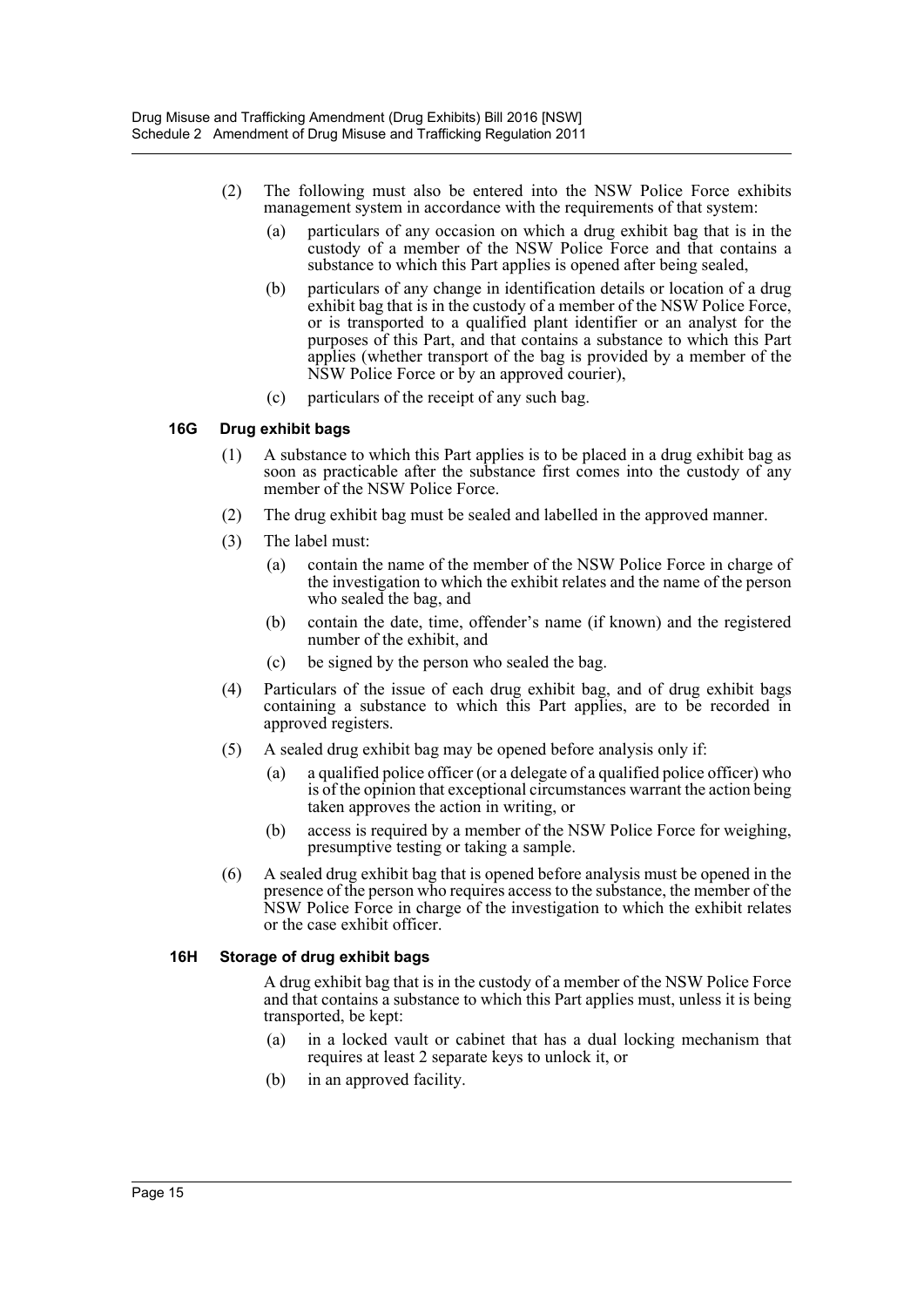# **Division 4 Destruction of substances**

### **16I Destruction of sample material**

- (1) A part of any substance given to an analyst for analysis under this Part that is not required for the analysis, or a sample for which a certificate of analysis has been given under this Part, may be destroyed with the authority of an Executive Director or a nominated Director of the Forensic and Analytical Science Service of the Ministry of Health.
- (2) A qualified police officer may order in writing that a part of any substance retained under this Part, for which analysis is not carried out under this Part, be destroyed at any time after the end of any relevant proceedings for an offence relating to the substance.
- (3) In this clause, the *end of any relevant proceedings* includes the end of any appeal proceedings or, if no appeal is made, the end of the period within which an appeal may be made.

#### **16J Inspection before destruction**

If an order for the destruction of a substance to which this Part applies is made under Part 3A of the Act or this Division by a qualified police officer, the person who has custody of the substance must arrange for a police officer of or above the rank of inspector to inspect the drug exhibit bag containing the substance to determine whether or not the bag has been opened or tampered with since it was last sealed.

#### **16K Manner of destruction**

A substance that is destroyed under Part 3A of the Act or this Division on the order of a qualified police officer must be destroyed in the presence of all of the following persons:

- (a) a police officer of or above the rank of inspector,
- (b) an independent witness,
- (c) a member of the NSW Police Force who is capable of identifying the exhibit being destroyed as the substance ordered to be destroyed.

# **Division 5 Evidentiary certificates**

#### **16L Evidentiary provision—NSW Police Force exhibits management system**

In any proceedings for an offence against the Act or an appeal relating to any such proceedings, the production of one or more exhibit detail sheets certified by a member of the NSW Police Force to have been issued under the authority of the NSW Police Force exhibits management system, and relating to the whole or part of a drug exhibit identified in the sheets, is prima facie evidence of the dealings with that exhibit that are listed in the sheets.

#### **16M Evidentiary provision—continuity evidence**

- (1) In any proceedings for an offence against the Act, the production of all of the following certificates is prima facie evidence that a substance (other than a prohibited drug, or suspected prohibited drug, of less than the traffickable quantity) retained by a member of the NSW Police Force was the same substance that was analysed under this Part, if each certificate identifies the same drug exhibit bag:
	- (a) a certificate by a member of the NSW Police Force certifying that the substance was placed in a drug exhibit bag identified in the certificate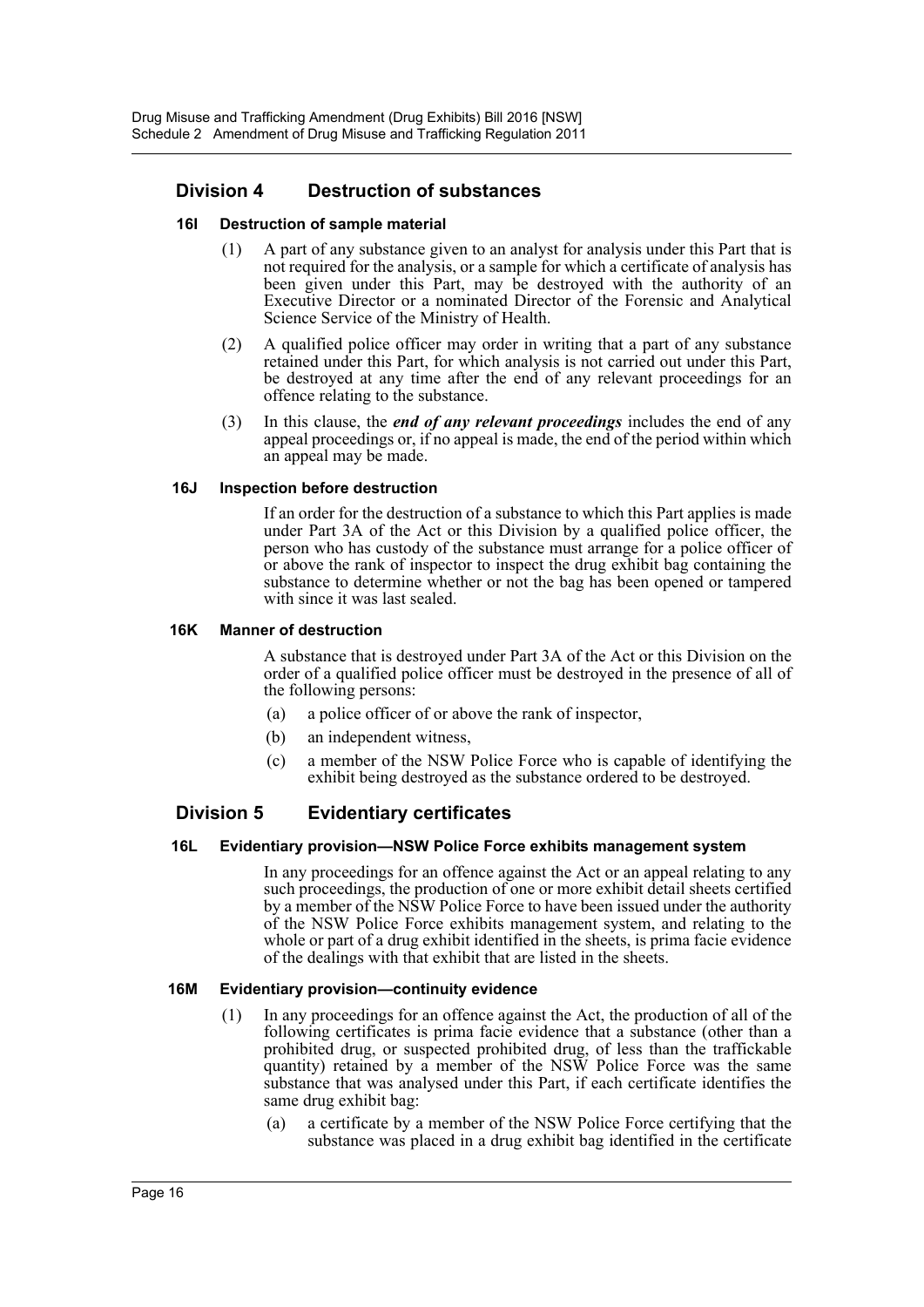and that the bag was sealed and labelled by the member of the NSW Police Force,

- (b) a certificate by an officer of the New South Wales Forensic and Analytical Science Service of the Ministry of Health or other approved person who received a substance for analysis that a specified substance submitted for analysis was received in a drug exhibit bag identified in the certificate, and that, when received, the seal of the drug exhibit bag was not broken or otherwise tampered with,
- (c) a certificate by an analyst under section 43 (1) of the Act certifying the results of analysis of a substance contained in a drug exhibit bag identified in the certificate.
- (2) In any proceedings for an offence against the Act, the production of all of the following certificates is prima facie evidence that a substance (other than a prohibited drug, or suspected prohibited drug, of less than the traffickable quantity) retained by a member of the NSW Police Force was the same substance that was analysed under this Part, if each certificate identifies the same drug exhibit bag or another drug exhibit bag into which the substance was placed (as referred to in one of the certificates):
	- (a) a certificate by a member of the NSW Police Force certifying that the substance was placed in a drug exhibit bag identified in the certificate and that the bag was sealed and labelled by the member of the NSW Police Force,
	- (b) a certificate by a member of the NSW Police Force certifying that the drug exhibit bag identified in the certificate:
		- was received by the member and that, when received, the seal of the drug exhibit bag was not broken or otherwise tampered with, and
		- (ii) was opened by the member and that an amount of the substance was removed from the bag, tested or otherwise dealt with as specified in the certificate, and placed in the same drug exhibit bag with a new seal, or another drug exhibit bag, identified in the certificate, that was sealed and labelled by the member,
	- (c) a certificate by an officer of the New South Wales Forensic and Analytical Science Service of the Ministry of Health or other approved person who received a substance for analysis that a specified substance submitted for analysis was received in a drug exhibit bag identified in the certificate (being the drug exhibit bag referred to in paragraph (b) (ii)), and that, when received, the seal of the drug exhibit bag was not broken or otherwise tampered with,
	- (d) a certificate by an analyst under section 43 (1) of the Act certifying the results of analysis of a substance contained in a drug exhibit bag identified in the certificate.
- (3) In any proceedings for an offence against the Act, the production of all of the following certificates is prima facie evidence that a prohibited drug or suspected prohibited drug of less than the traffickable quantity retained by a member of the NSW Police Force was the same substance that was analysed under this Part, if each certificate identifies the same drug exhibit bag:
	- (a) a certificate by a member of the NSW Police Force certifying that the substance was placed in a drug exhibit bag identified in the certificate and that the bag was sealed and labelled by the member of the NSW Police Force,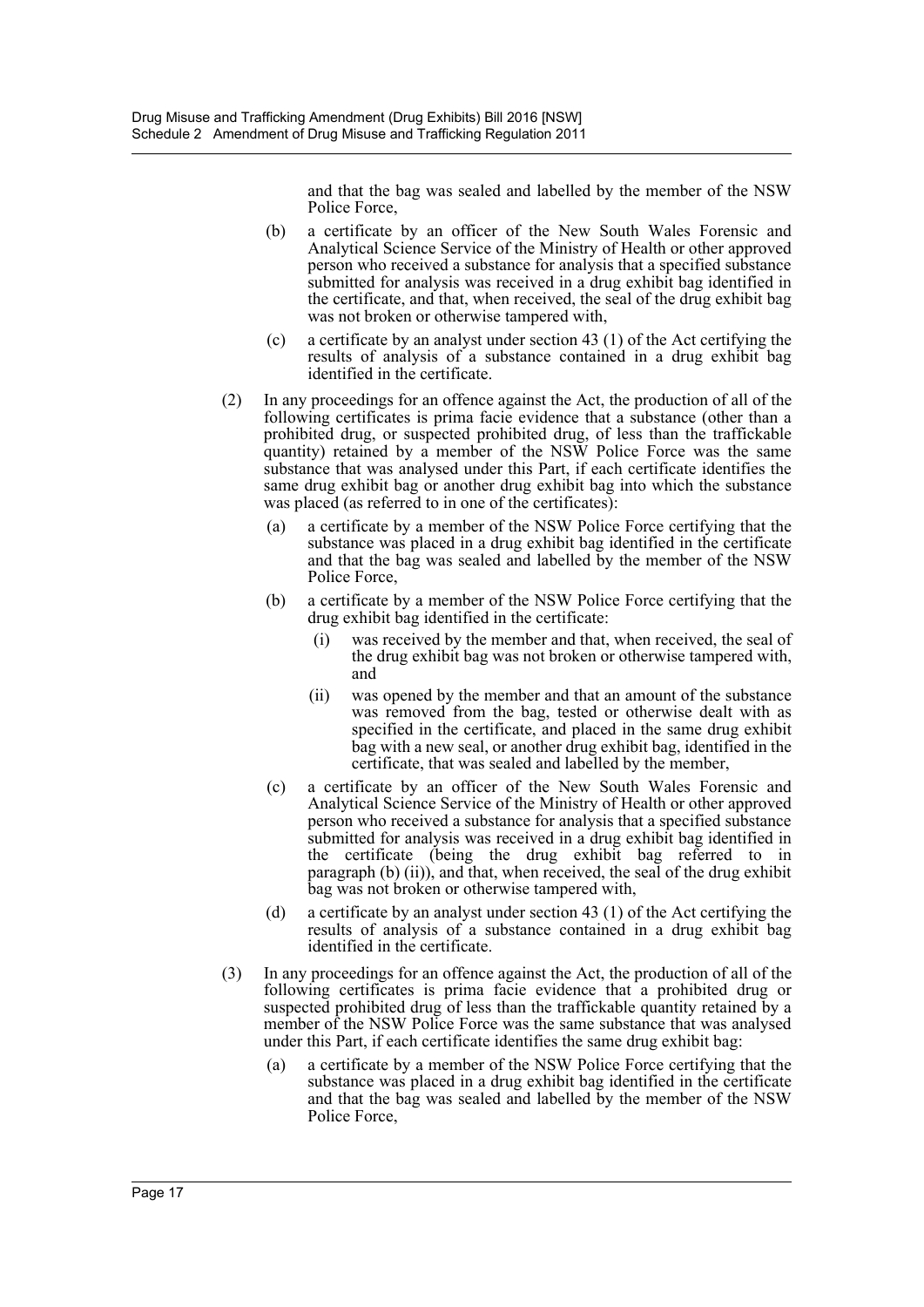- (b) a certificate by a member of the NSW Police Force certifying that the drug exhibit bag identified in the certificate:
	- (i) was received by the member and that, when received, the seal of the drug exhibit bag was not broken or otherwise tampered with, and
	- (ii) was or was not opened by the member, and
	- (iii) if the bag was opened, an amount of the substance was removed from the bag, tested or otherwise dealt with as specified in the certificate, and placed in the same drug exhibit bag with a new seal, or another drug exhibit bag, identified in the certificate, that was sealed and labelled by the member,
- (c) a certificate by an officer of the New South Wales Forensic and Analytical Science Service of the Ministry of Health or other approved person who received a substance for analysis that a specified substance submitted for analysis was received in a drug exhibit bag identified in the certificate (being the drug exhibit bag referred to in paragraph (b) (iii)), and that, when received, the seal of the drug exhibit bag was not broken or otherwise tampered with,
- (d) a certificate by an analyst under section 43 (1) of the Act certifying the results of analysis of a substance contained in a drug exhibit bag identified in the certificate.

#### **16N Proof of signatures, appointments and approval for purposes of evidentiary certificates unnecessary**

In any legal proceedings under the Act in which a certificate under this Part is produced as prima facie evidence of the matters stated in it, the certificate is prima facie evidence of those matters without proof of the signature, appointment or approval of the person purporting to sign the certificate.